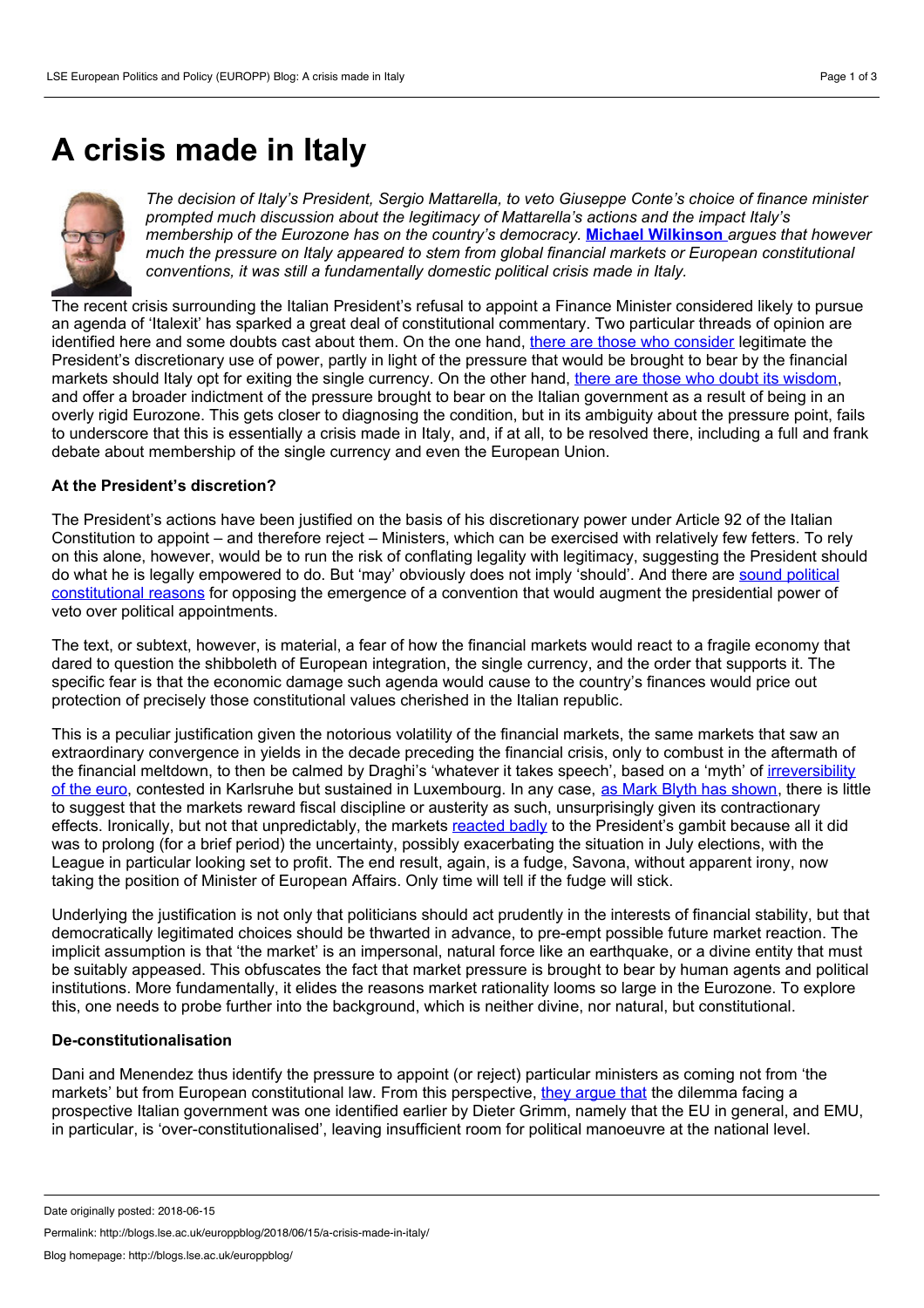'European law, as interpreted by the European Court of Justice and... as practised in the context of the European economic government, ties with the golden fetters of the euro the hands of national governments, rendering hopeless the task of removing the obstacles to the realization of substantive equality, as required by the Italian (and other) constitutions.'

It is indisputable that EMU, understood not just as a constitutional text, but as a constitutional practice (including the dubious Euro-crisis law and politics associated with it), has imposed extraordinary constraints on participating governments. These might even be described as supra-constitutional, given their ideological weight as part of a TINA narrative, and their ability to pressure even the constituent power of the people. It should thus be noted that the constraints are in a significant manner [de-constitutionalised](https://papers.ssrn.com/sol3/papers.cfm?abstract_id=3082160), as close scrutiny of the European Central Bank and the 'formally informal' Euro-group during the Greek-crisis would reveal.

In any case, the material reality of the constraints are beyond doubt. It is their constitutional identity that is more ambiguous. Is this a European or a domestic constitutional convention? Where ultimately does over constitutionalisation take place? Dani and Menendez are clear that 'European law does not impose any policy requirement for the Minister of the Economy sitting in the ECOFIN and the Eurogroup'. And aside from some unwise but rather inconsequential comments from Juncker and Oettinger, the EU institutions have remained publically mute in the face of the Italian predicament, as has the German government. So instead, they reinterpret the constraint as a constitutional convention, 'according to which political parties or coalitions that are critical of the existing economic and monetary arrangements within the Eurozone cannot get into government'. In their view, this amounts to a new form of 'authoritarian liberalism, in which the preservation of monetary and financial stability trumps democracy'.

Dani and Menendez seem inclined to present this as a feature of EU law and practice only so they can then reject it as such. But presenting the dilemma as primarily a matter of European constitutional law (or convention) threatens to lead to the usual impasse, adorned with the same, tired, insistence that this is a European problem which requires a European solution. Although perhaps impeccable as a matter of normative logic, this fails as a matter of constitutional analysis. By placing its faith in reform of a Eurozone that looks highly resistant, if not immune to such change, it is also doubtful as constitutional strategy.

### **This is a domestic constitutional crisis**

However much the pressure on Italy appears to be brought to bear by global financial markets or European constitutional conventions, this is a domestic constitutional crisis. It is made in Italy. Full reflection not just on this episode but on the broader Italian political situation suggests a crisis of the material [constitution](https://papers.ssrn.com/sol3/papers.cfm?abstract_id=2875774). This is similar to what Gramsci called an 'organic crisis', the inability of the ruling bloc (made up of broadly centrist parties and institutions) to maintain positional and ideological hegemony. This [encompasses](https://americanaffairsjournal.org/favicon.ico) 'the totality of a system that, for whatever reason, is no longer able to generate societal consensus… Organic crises are at once economic, political, social, and ideological – in Gramscian terms, they are crises of hegemony – and they usually lead to a rejection of established political parties, economic policies, and value systems.'

The claim must not be misunderstood. The problems faced by Italy are repeated elsewhere in Europe, and beyond. Material constitutional crises play out across the Continent in different ways, with anti-establishment parties on the rise almost everywhere, in creditor as well as debtor countries. Neither is it to ignore the geopolitical and institutional pressures that are placed in a Euro-zone that increasingly resembles a hegemonic federation, with a dominant neoliberal ideology. The problems, in other words, are systemic, and intertwined. But that makes it all the more necessary to zoom in on the proximate constitutional cause.

The postwar settlement in Europe includes a dominant constitutional idea, which is that participation in the project of integration and by extension the single currency is a constitutional essential, a *conditio sine qua non* of respectable constitutional opinion. It is here that Dani and Menendez have hit on the important point, suggesting an analogy with the *pactum ad excludendum* that put communist parties beyond the pale.

Permalink: http://blogs.lse.ac.uk/europpblog/2018/06/15/a-crisis-made-in-italy/

Date originally posted: 2018-06-15